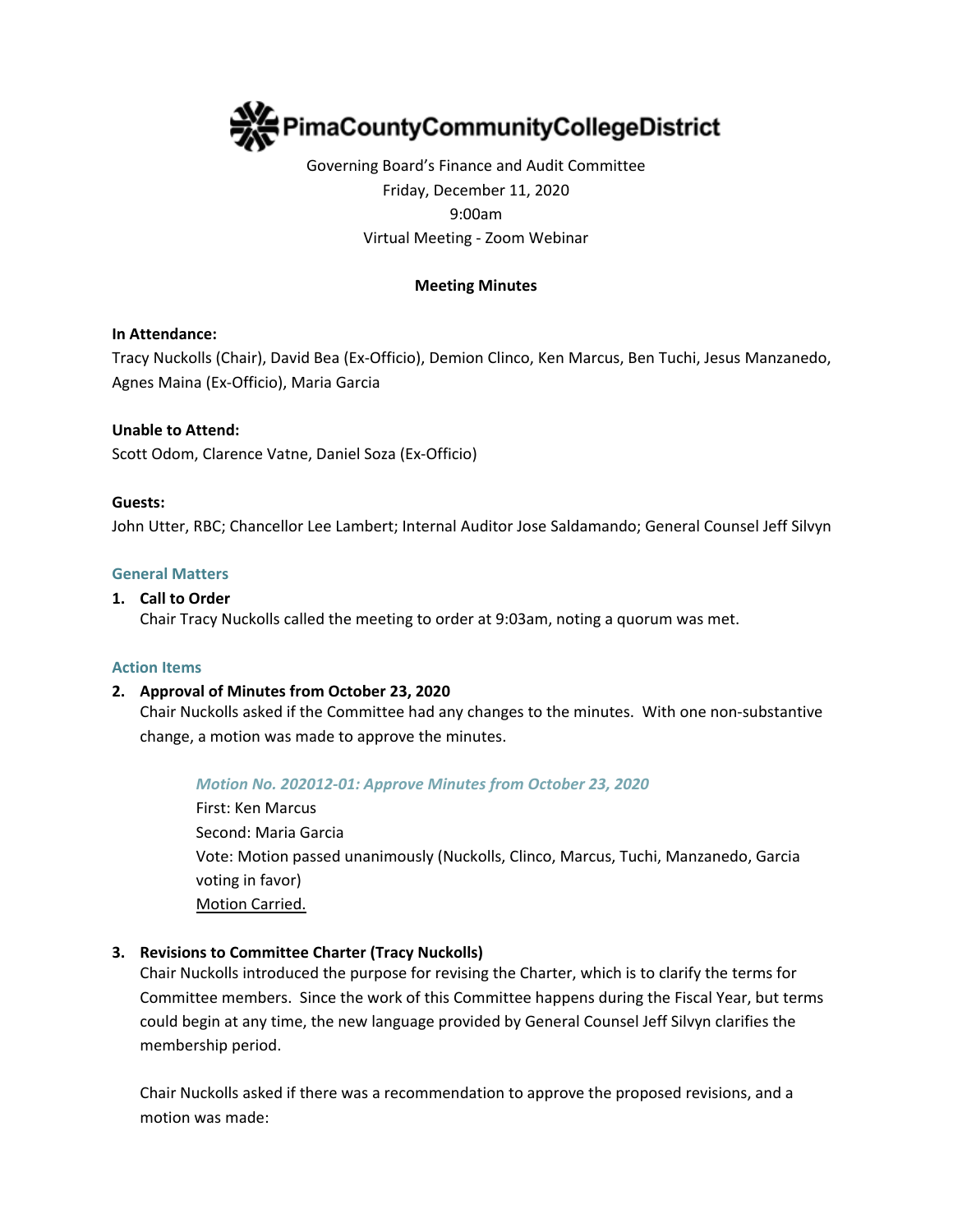*Motion No. 202012-02: Approve Revisions to Committee Charter*

First: Ken Marcus Second: Ben Tuchi Vote: Motion passed unanimously (Nuckolls, Clinco, Marcus, Tuchi, Manzanedo, Garcia voting in favor) Motion Carried.

The revised charter will be presented to the Governing Board for review and approval at their January 11, 2021 meeting.

#### **4. Nomination of Chair-Elect (Tracy Nuckolls)**

With the departure of Ms. Adrianne Regrutto from the Committee a few months ago, there is a need to select a Chair-Elect. Chair Nuckolls met with Mr. Scott Odom, who is willing to serve in the role. Mr. Ken Marcus concurred, as Mr. Odom has tenure on this Committee.

Chair Nuckolls asked if there was a recommendation to approve Mr. Odom as the Chair-Elect, and a motion was made:

#### *Motion No. 202012-03: Approve Scott Odom as Chair-Elect*

First: Ken Marcus Second: Ben Tuchi Vote: Motion passed unanimously (Nuckolls, Clinco, Marcus, Tuchi, Manzanedo, Garcia voting in favor) Motion Carried.

As a note, Chair Nuckolls' term on this Committee will conclude this Summer. Additional vacancies will also occur for the seats filled by Mr. Clarence Vatne and Mr. Jesus Manzanedo, and there are two seats currently vacant on this Committee. Each member plays a particular role due to their background and expertise, and there is a need to begin filling vacancies and planning for departures.

#### **Reports and Feedback**

# **5. Investment Update (John Utter)**

Mr. John Utter from RBC Global Asset Management joined to provide an update on the College's investment portfolio. Overall performance has improved since the first quarter of this year, and there have been minor changes overall in the 1-3 Year Portfolio. He discussed the yield, moving into the College's Ultra Short Portfolio.

The market outlook provides a view of the U.S. COVID-19 Recovery - retail is up, while production and restaurants are down. The federal response through the U.S. fiscal stimulus was strong, and there is a likelihood for additional stimulus dollars. Mr. Utter continued with an overview of the credit market environment, describing the liquidity trends of larger corporations and low global interest rates.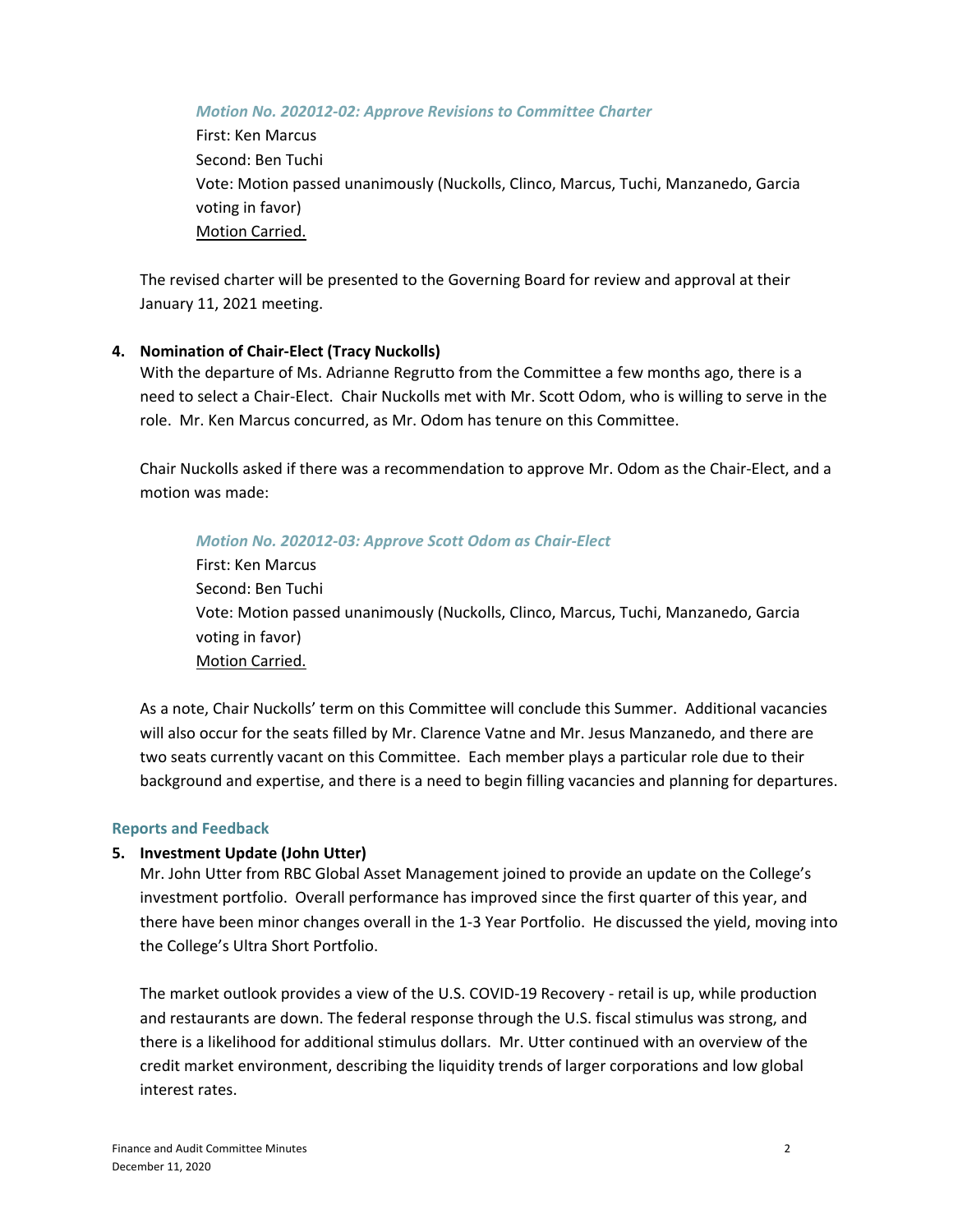COVID-19 will lead to continued uncertainty in global growth, but the vaccine provides an outlook toward steady recovery and reopening. Mr. Nuckolls asked if there are sectors the portfolio is avoiding, as communications, utilities, and banks are the current focus. There are challenges for retail businesses not already actively shipping goods to their consumers, as well as for real estate since many entities are reevaluating their space needs. Dr. David Bea inquired about residential real estate, which Mr. Utter stated has a sharp contrast between a strong market and the potential for evictions nationwide. Mr. Utter departed the meeting.

Mr. Tuchi asked about the future position of the College, as so many higher education institutions are facing unprecedented enrollment drops and may go out of business. Dr. Bea noted that the Governing Board will be having a discussion on this at their January meeting, and Ms. Maria Garcia asked this Committee to discuss the budget capacity provided by Proposition 481 in light of enrollment recovery and the construction of new, physical facilities while PimaOnline is growing.

# **6. Chancellor Update (Lee Lambert)**

Chancellor Lee Lambert joined and thanked this Committee for their work and contributions to the College. He provided additional information on enrollment trends both nationally and statewide. PCC enrollment for Spring 2021 is currently low, and the College faces competition by mega universities. The College is currently re-evaluating the Educational and Facilities Master Plans, and enrollment is a consideration; the Centers of Excellence concept has been affirmed to be a strong draw for PCC in the future and a way to differentiate from other institutions.

Ms. Garcia is concerned about tuition and fees, as Pell may not always cover the costs of education and students have to make difficult decisions to balance their personal expenses. Chancellor Lambert noted that Arizona lacks some of the student support structures provided by other states, and the College is seeking new funding sources to provide resources to create state-of-the-art facilities. He also noted the College has a large number of campus and physical locations when compared to similar institutions. The Centers will allow the College to train incumbent workers, providing additional enrollment.

Chair Nuckolls inquired about scholarships, and the College is creating robust internal programs. Mr. Tuchi inquired about leasing additional space. The College has partnerships with other educational institutions, but Chancellor Lambert stated it may be time to model Arizona State University and seek corporate partnerships. Dr. Bea noted that it may also be time to reduce outside leased space and fold those functions back into the campuses. As the new facilities come on board, old spaces may be leased or sold. The campus designation also allows the College to apply for grant programs at multiple locations within the District.

Chancellor Lambert concluded with a statement about the financial health of PCC, which minimized the impact of the COVID-19 pandemic. Chair Nuckolls thanked Chancellor Lambert for his update.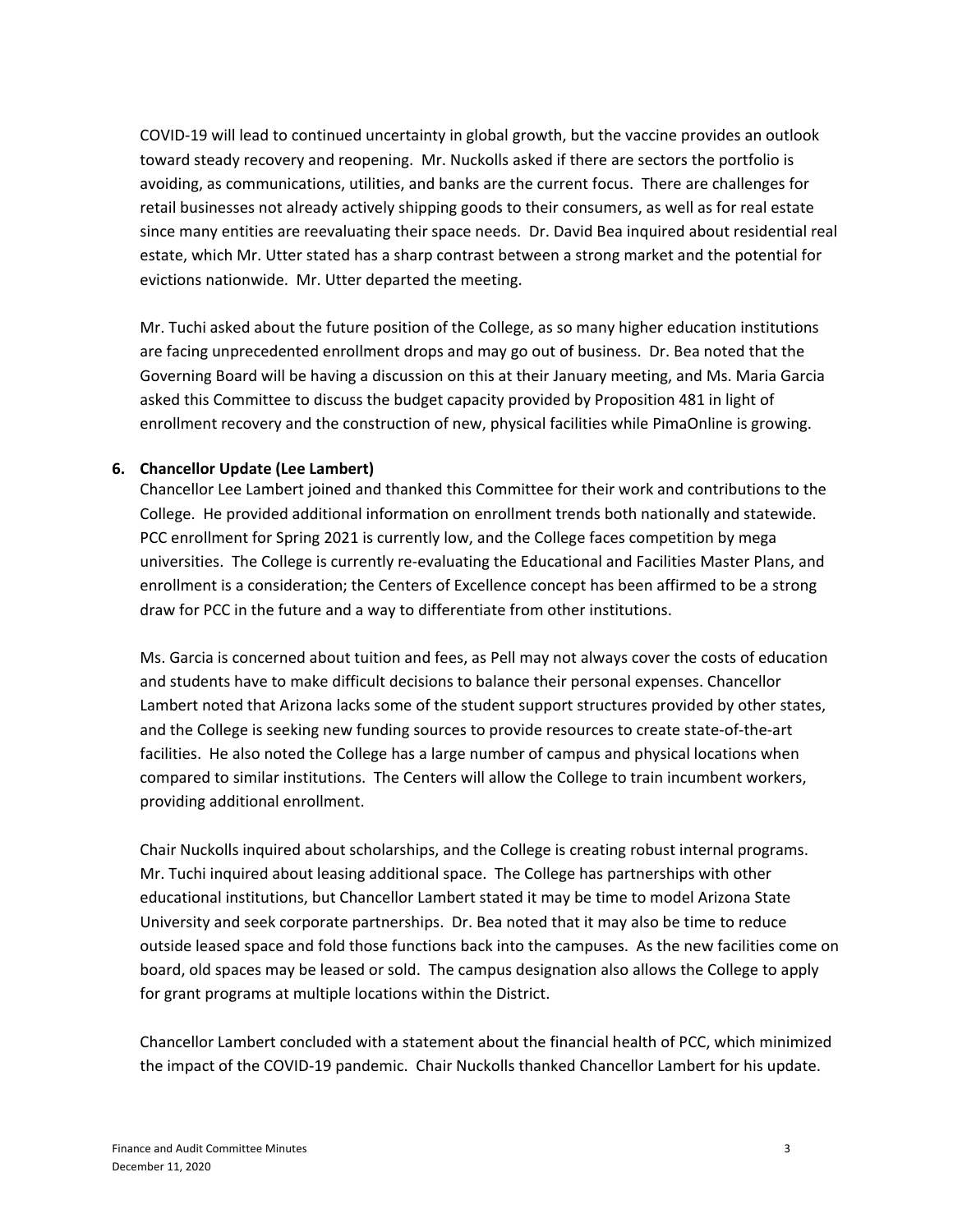# **7. Internal Audit Update (Jose Saldamando, Jeff Silvyn)**

Mr. Jose Saldamando introduced the first topic, the Center for International Education and Global Engagement (CIEGE) Audit Report. He described the scope of the audit and the testing methods, continuing with the Executive Summary of Findings. Mr. Saldamando outlined the remediation plans and the timelines by which management will complete them. Ms. Garcia asked about utilization of existing systems to manage contracts and renewal dates; Mr. Silvyn noted that a recommendation from this audit is for the CIEGE department to engage with Contract Services to ensure all agreements are being managed by this system.

Chair Nuckolls asked about any adverse challenges related to the student and the health insurance coverage. Mr. Manzanedo stated that there was a lack of oversight from the department management, and Mr. Saldamando said that was a component of the remediation discussion with management. Mr. Demion Clinco commended the clear drafting of this report and the remediation associated, and Mr. Nuckolls concurred, noting its use as a management tool.

Mr. Jeff Silvyn noted that the audit was initiated after an employee raised a concern. Further, the CIEGE department was moved under Dr. Bruce Moses, Vice Chancellor for Educational Services and Institutional Integrity, who completed a top-to-bottom compliance review. Mr. Clinco asked about timelines for completion of remediation, and Mr. Saldamando described how he will follow up with CIEGE; his next quarterly report will provide an update on the status of these findings.

As a general note, Mr. Nuckolls acknowledged the challenges when moving from a paper-based to an electronic contract management system.

Highlights from the Quarterly Report include the current Clery Act Compliance audit, as well as continued work with the Security and Access Control Work Group. Mr. Saldamando met with a representative at CliftonLarsonAllen to develop a proposal for the upcoming Purchasing Audit, which was requested by the Governing Board. He continued with an update on the number of findings still unresolved, noting that management has been actively working to close open issues. There is still follow up needed by the Information Technology (IT) Department as change management processes are being documented to close findings from the Auditor General. Future topics will include contracts and purchasing, Human Resources, Payroll, and IT.

Chair Nuckolls asked about closing Health Insurance Portability and Accountability Act items, a topic on which this Committee has previously been briefed. Mr. Saldamando will prepare an update for the February 2021 meeting.

# **8. CFO Update (David Bea)**

Dr. Bea began with an update on expenditures from the Revenue Bonds, stating that 85% of the expenditures will be committed within the three-year deadline.